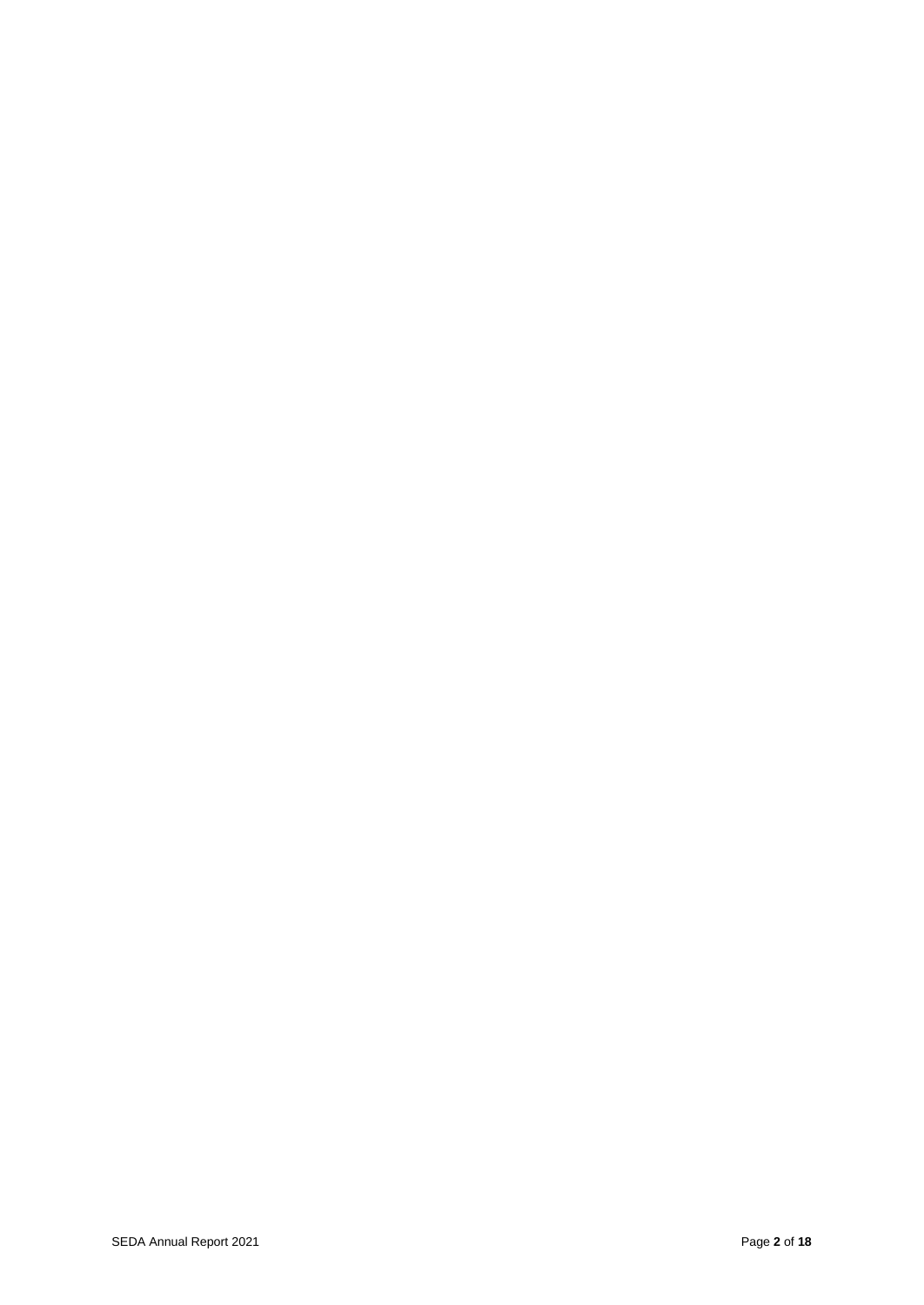# **Annual Report of the Staff and Educational Development Association 2021**

#### **Introduction**

Where 2020 was a time of rapid change in response to the Covid-19 pandemic, 2021 has provided the opportunity to begin to reflect on this and on the evolution of practice that has taken place. The online experience has become the norm for teaching, meetings and events which has resulted in a shift in the opportunities available for dissemination and sharing practice. SEDA has responded to this providing supportive online spaces and platforms to enable educational developers to learn from each other and share practice. This has included a total of 13 events and 22 blogposts, as well as the stimulating correspondence via the JISCmail list and electronic publication of IETI, Educational Developments and a SEDA Special on Wellbeing in Higher Education. The ways in which SEDA operates its own committees has also transformed to enable us to be more efficient, effective and responsive. We have over 70 different individuals engaged in our committees which brings a richness and variety of expertise and skills. The facility to meet online has also opened up opportunities for international colleagues to participate more fully.

Our support of research and development has continued through the provision of five £1000 grants (selected from 33 proposals) and partnership in a number of international projects: *Designing holistic and sustainable educational development to improve student learning* (Erasmus+ funded), *PEBL - Partnership for Enhanced and Blended Learning' (*supported by FCDO's SPHEIR programme) and *Partnership for Enhanced and Blended Learning in West Africa (PEBL WA;* 

supported by the Australian government's Department of Foreign Affairs and Trade).

### **Membership**

We maintained our fees at the 2019 level and took active steps to retain and increase our membership. To do this we introduced stronger profile-raising activities, engaged directly with institutions who had unpaid fees, and offered membership to non-member institutions at a special rate for the rest of 2021 and the whole of 2022. This led to an increase in institutional membership from 78 in 2020 to 92; institutional associate membership from 45 to 53; and individual membership from 211 to 233.

We were also keen to better understand our members' preferences in terms of activities and what they valued in SEDA. To this end we ran a survey which attracted 47 responses including 29 individual, 12 institutional and 6 both. It was clear that our menu of activities and services continued to be valued with mention by the respondents of our publications, events, professional recognition (SEDA Fellowships), and the general SEDA JISCMail list. A particularly strong emphasis was placed on the importance of SEDA as a supportive and collegial community providing a source of evidence-based and scholarly information, ideas, opportunities to share practice and professional development.

It was noted that educational development is now an activity that takes place across a range of roles in higher education institutions, however it might not be named as such – supporting and leading educational change is perhaps a broader term that might be recognised by these colleagues. Suggestions for new SEDA provision to support these roles included short, digestible, practical content and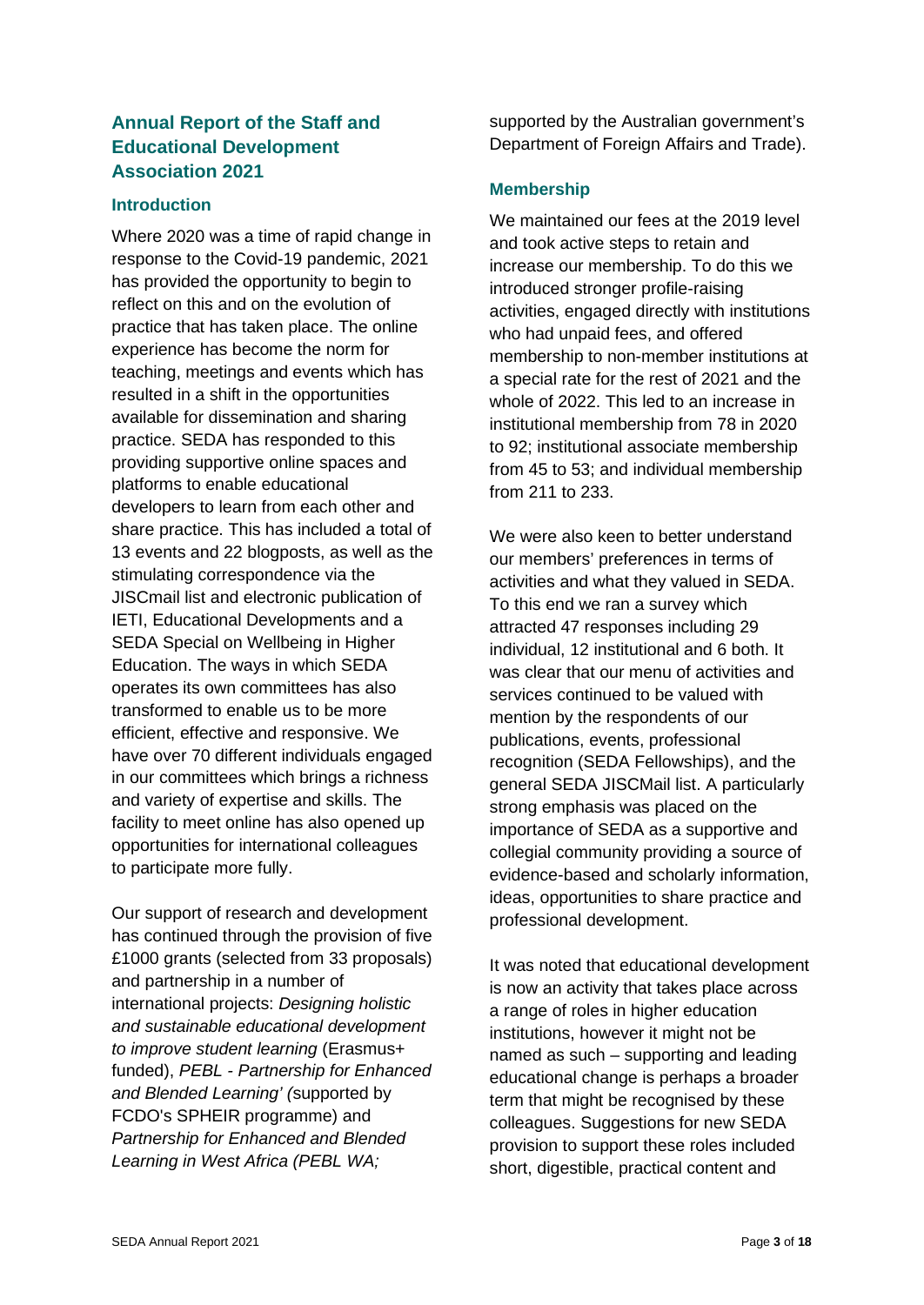accompanying collaborative sessions (which we have picked up through our blog and webinars), training provision or accreditation for student representatives, and formal mentoring or coaching schemes for newer Heads of Educational Development or academic developers. These latter two led to discussions this year on refreshed and new activities to be launched in 2022, including the SEDA Fellowship Scheme and a Student Partnership Award. Both are being developed in response to the continuously changing nature of the sector and the broadening of educational development roles across institutions.

#### **SEDA Executive Committee**

Our Co-Chairs, Executive and Sub-Committees have continued to be productive and committed to the SEDA values and mission. Events, SEDA Fellowships, Research & Scholarship, Publications and Projects have all still been happening and developing. The SEDA Executive Committee has continued to be very active, supporting educational development through its usual channels and seeking to develop new collaborations and interactions. We have continued to have regular meetings during the year and introduced shorter actionfocused meetings in addition to our formal agendas.

SEDA continues to seek out ways to extend its support for educational developers and to develop new partnerships and collaborations both at home and globally. We are partners on three international projects and network internationally through our membership of the International Consortium of Educational Developers (ICED). We also maintain active links with a range of higher education-related organisations in the UK including WonkHE and JISC.

#### **SEDA Communications**

This year we established a fixed-term group to explore how we might better raise our profile and advertise our services. The group noted that SEDA tended to rely on its existing membership and connections to have knowledge of its activities, and that we could do more active promotion of the association. To this end we endeavoured to send more regular Tweets connected to our blogposts, events, publications, and PDF activities; we introduced regular SEDA members' updates, and a more strongly branded email template for sharing information via the JISCMail list. This has resulted in an increase in the number of blogpost views and meeting our targets for online event registration (including paid-for webinars). We will continue to maintain this level of presence in social media and use it as a platform for maintaining and raising our profile within the higher education sector.

The SEDA blog has been reinvigorated this year and, from September, we aimed to publish at least once per fortnight. The blog continues to be popular with both potential authors and viewers. The number of visitors to the blog has increased from 7320 in 2020 to 8591 this year. More than 100 views came from each of the UK, USA, Ireland, Netherlands, Finland, Australia, Philippines, Austria, Canada, France, and South Africa, with a further 31 countries each viewing at least 10 times. As well as posting contributions from SEDA members on a range of themes, we also ensured connections were made across our activities through the 'Season of SEDA Specials'.

The SEDA JISCMail list now has 2036 subscribers (up from 1923 in 2020), with 1305 posts being made during 2021. As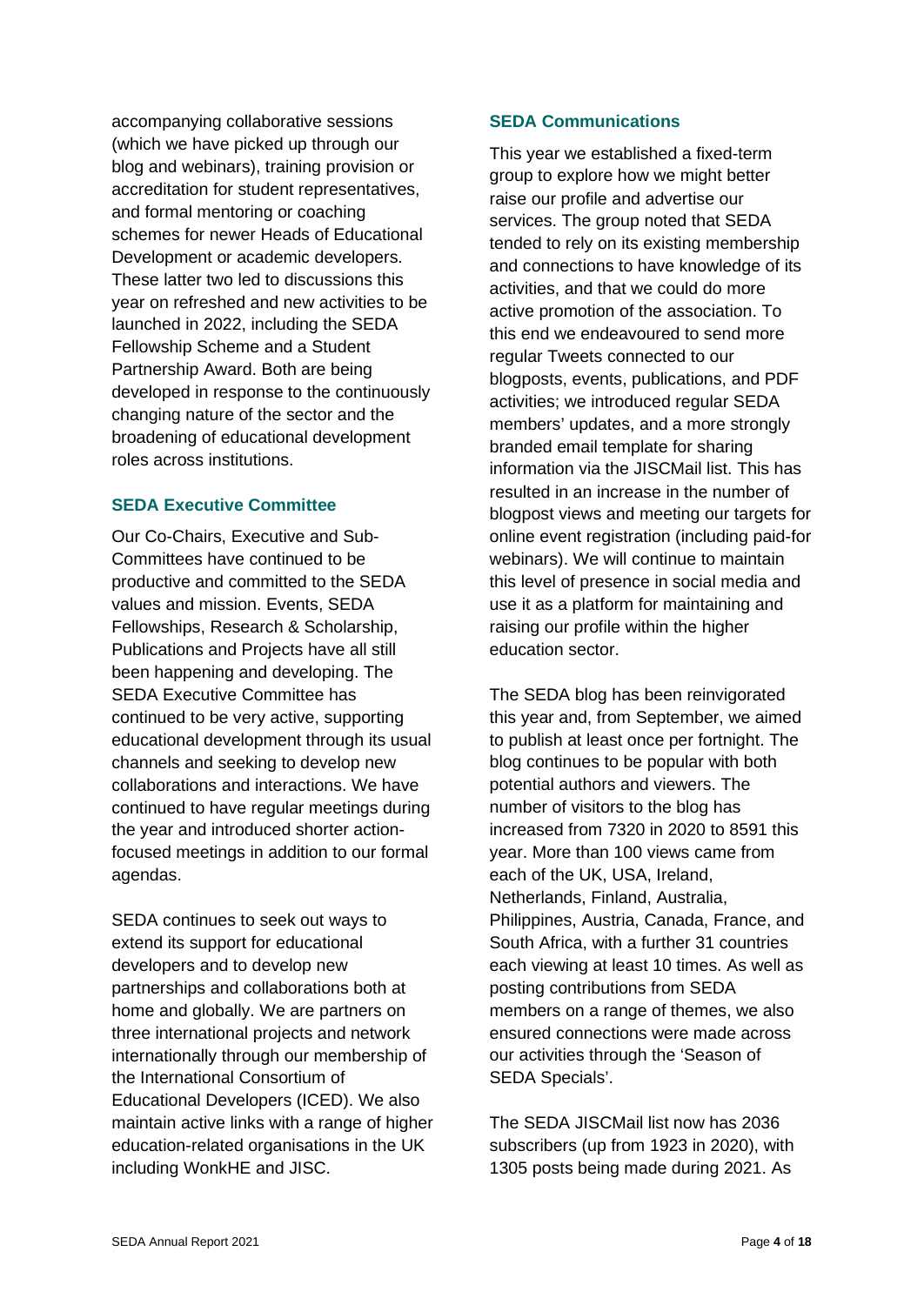ever there were many messages advertising events, calling for contributors to conferences, publications, and research; advertising academic and educational development jobs; and calling for external examiners. In addition, there were lively discussions on a range of topics, many continuing to relate to learning and teaching issues arising directly from the pandemic and an increasing recognition for supporting inclusivity. SEDA has always prided itself on offering safe spaces where people can develop their thinking and ideas about teaching and learning whilst initiating positive change. JISCmail continues to be a supportive community that offers a lifeline to educational developers in their support for front-line teaching staff.

Alongside the JISCMail list the community continues to make more and more use of Twitter. @seda\_uk\_ now has 6, 241 followers (an increase on the 5,998 followers last year). Our LinkedIn page has 658 followers on LinkedIn (up from 453) and is used to promote the full range of SEDA activities.

*Profs Carole Davis and Helen King, SEDA Co-Chairs*

# **Conference and Events Committee**

In line with the Terms of Reference, the Conference and Events Committee exists as a vehicle to share practice that is innovative, scholarly, professional and ethical through disseminating leadingedge developments and facilitating networking opportunities through conferences and other events. Through our activities we aim to enhance the professional identity of the educational development community within and beyond our professional networks. Our events provide a forum for sharing, questioning and challenging practice and

for looking for ways to develop further.

#### **2021 in Review**

#### **General issues**

The work of Conference Committee across 2021 was dominated by problems caused by the continued impact of the pandemic. Our main foci were:

- Reviewing and revising events into online formats
- Ensuring that online events received the necessary administrative and technical support
- Identifying sector trends which may determine the most effective formats/structures for future events
- Reviewing financial constraints which will affect future planning
- Identifying proposals and alternative strategies on event organisation for consideration by SEDA Executive.

#### **Committee membership**

On a positive note, as in previous years, we have been fortunate to benefit from the stability of committee membership and the commitment of committee members. In response to the continued need to be more agile and creative in how we engage with the SEDA community, we have continued monthly committee meetings via Teams/Zoom, augmented by short weekly catch-ups involving the Co-Chairs.

There was a change in Co-Chairs as Mary Fitzpatrick took over from David Walker as Co-Chair in July and Pam Parker took over as Co-Chair from Peter Hartley in December 2021. Mary and Pam and the whole Committee thank them for their exemplary work in keeping the Conference and Events committee going during the start and first year of this pandemic and appreciate the continued advice and support of both experienced Co-Chairs in the conference and events programme and plans.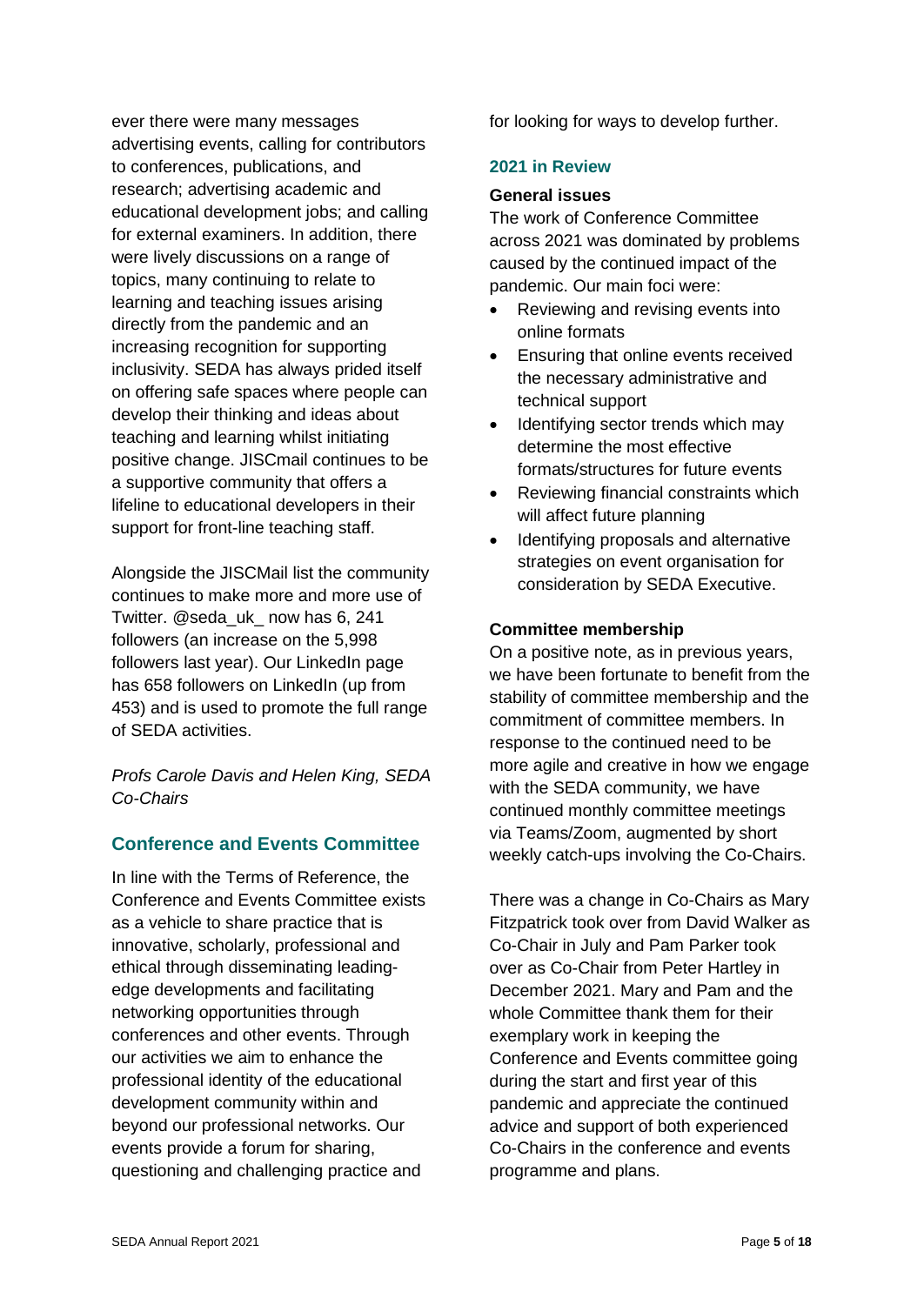To continue to develop relationships across the sector, Catriona Cunningham has become a member of the Committee as a representative of Scottish Higher Education Developers (SHED).

We thank members (past and present) for the enormous contribution they have made to SEDA and to the success of our events over the last 12 months.

#### **Conferences**

The established pattern of two residential conferences per annum in 2021 was not possible due to the pandemic. This continued to create planning issues as the SEDA Office had booked venues well before the pandemic to achieve the best financial deal. This meant that postponements were negotiated through SEDA Office.

The continuing pandemic led to the planned December 2021 conference being changed to an online event. The cancellation with the venue created a financial penalty. The May 2021 conference venue was moved to May 2022.

A programme of alternative, shorter events was developed and offered online throughout the year to maintain links with, and provide support to, SEDA members and the wider SEDA community.

*SEDA Summer Conference June 2021* This two-day online conference focused on *Brighter Future - Opportunities for Educational Change* with 106 bookings across the two days.

There were two keynotes, with one comprising of student papers, and 21 papers and workshops across the two days.

Discussion with ACU colleagues before the event confirmed that additional technical support was required to offer the event in the planned style/format. Committee members identified an independent consultant with the necessary skillset, Matthew Phillpott, who provided a seamless experience and who received excellent feedback for his preparation and support for the event. As a result, he was also commissioned to support the Winter Event.

#### *SEDA/SHED Winter Event 2021*

The planned in-person SEDA/SHED conference was changed to an online event and this ran in December across two days with 51 bookings. The programme comprised two keynote events (both panels) and then eight sessions.

#### **One-day events**

The Conference and Events Committee were supported by colleagues across SEDA Committees who provided sessions which expanded our online offering throughout 2021. Some of these are included elsewhere in the report.

## **Reflections on the programme of events**

While the programme of events maintained high quality and received positive feedback, overall participant numbers were disappointing. Several factors contributed to this, including:

- The proliferation of online events targeted at HE staff: Many of these have been very highquality, offering both synchronous and asynchronous participation through recorded video streams.
- Financial constraints: Many (if not most) of the online events in competition with SEDA offerings were offered free or at very low-cost. This coincided with serious cuts in the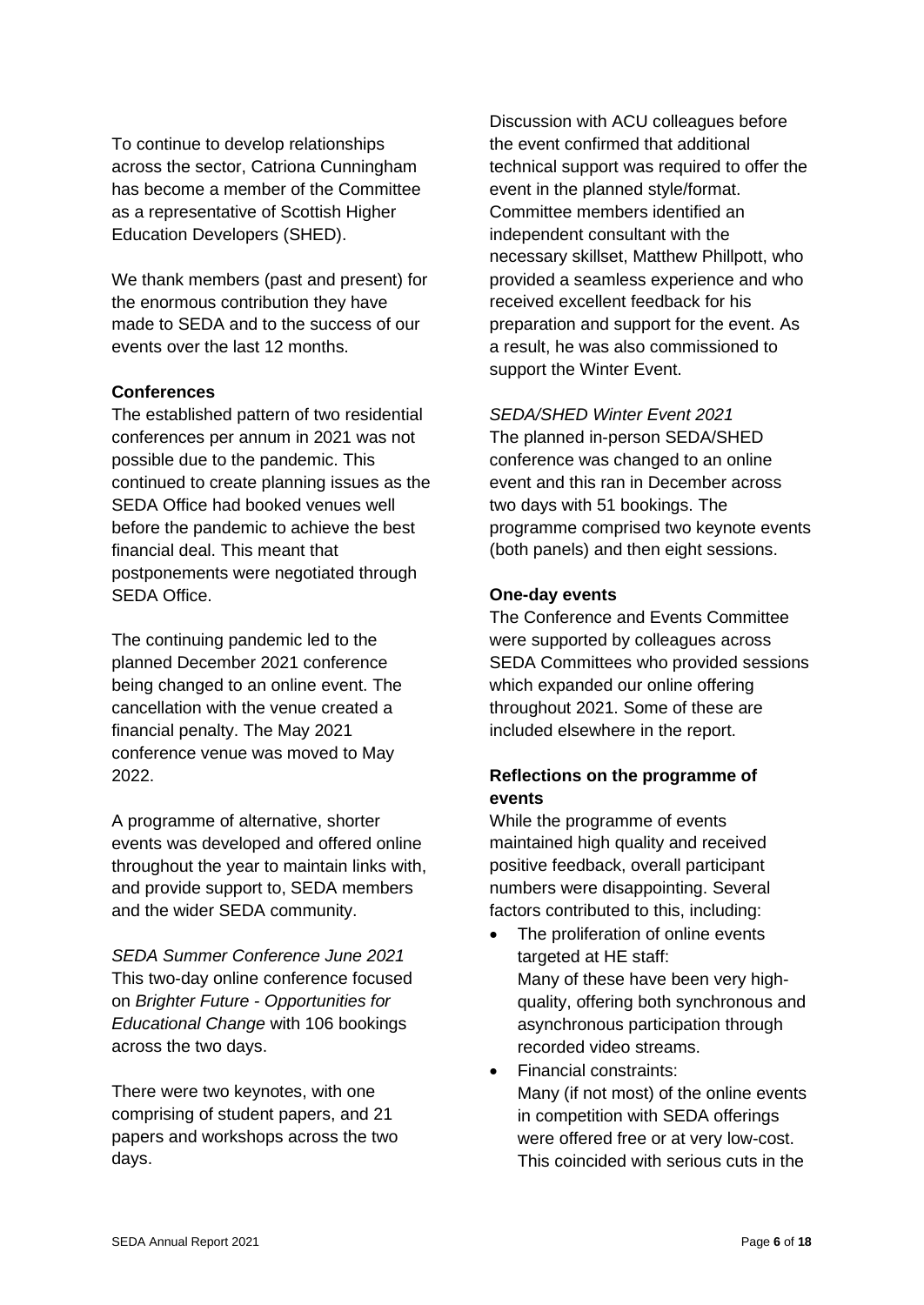professional development budgets for many colleagues engaged in educational development.

• Uneven publicity for our events: There were some difficulties in updating the SEDA website with event information which may have confused prospective delegates.

Despite the continued uncertainty resulting from the global pandemic and now the recovery, the Committee is aiming to maintain a comprehensive online programme of events throughout 2022 and is planning to reintroduce faceto-face residential conferences at a time when it is safe to do so.

The pandemic has increased our experience and confidence in online delivery. This provides a means for SEDA to extend its reach and we intend to maintain a substantive online offering in the future.

# **Aims/Actions for 2022**

The Conference and Events Committee will review the traditional pattern of two residential conferences per year from 2022 and propose a revised structure (e.g. perhaps one residential and one online to enable a greater international presence).

The Committee will continue to take steps to evolve the SEDA offer – both face-toface and virtual - in light of changes in the HE environment and wider national context.

As a result, Committee priorities for 2022 are to:

• review the viability and value of residential conferences, including the identification of opportunities to realise financial savings (e.g. through negotiation of long-term venue bookings) and modifications to the

format in response to delegate feedback. We aim to ensure SEDA's offer maintains fresh and in line with that offered by similar conferences across the sector.

- introduce recorded/live-streamed elements for both residential conferences and shorter face-to-face events.
- enhance SEDA's online presence through an extended programme of webinars and other online events (working in collaboration with SEC and SEDA Executive colleagues).
- review the processes and timescales for publicising events (e.g. how information is fed into the website) and make recommendations to SEDA Exec.
- review provision for early-career staff and educational developers and the many 'first time attendees' at residential conferences with a view to establishing their long-term relationships with SEDA.
- review the format and timing of the Educational Development of the Year award, enhancing the guidance for applicants and exploring opportunities for delegates to participate in the judging process.
- expand our collaborations with other HE agencies (e.g. AdvanceHE, SHED, ALDinHE and ALT).
- review the structure and operations of the Committee to ensure that we are operating as effectively as possible and responding to significant changes in the HE environment.

*Pam Parker SFSEDA and Mary Fitzpatrick SFSEDA, Co-Chairs, Conference and Events Committee*

# **Educational Developments Magazine**

Educational Developments is SEDA's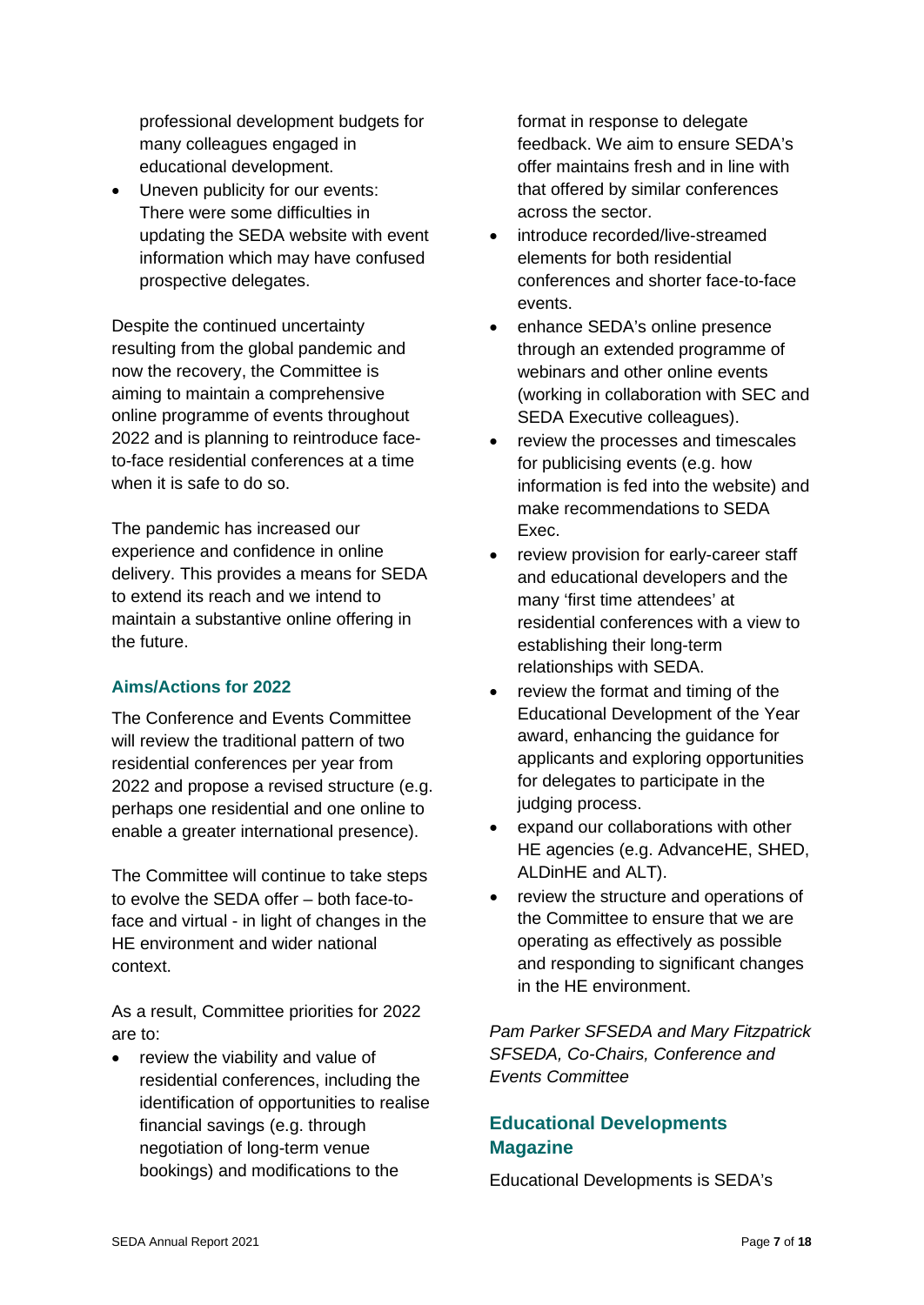quarterly magazine, highly valued by SEDA members. It carries 3000-word articles of topical interest, often written in a lively, more journalistic form than the traditional academic paper. In step with the professionalising of the work of educational and academic developers, its articles have become more scholarly in the 22 years of its existence. Our "target" readers range from full-time educational developers in units, through people with educational development responsibilities as part of their portfolio, to those who are interested in matters such as learning, teaching, assessment, course design and the wider process of educational reform.

Individual SEDA members benefit by receiving the right to download each issue; institutional members have rights to 10 downloads; non-members can purchase single or multiple copies, as one-time purchases or by subscription. After a year, the issues go on SEDA's open access pages of the web site. During 2021 we negotiated an agreement with EBSCO to make every article since issue 21.1 (March 2020) and into the future, available through their discovery service. We hope this will make our authors' work more accessible around the world.

This year we published four issues with 31 articles and five book reviews, with SEDA news and information about SEDA publications and events. As in 2020, the pandemic overshadowed our work. We published 10 very varied articles loosely related to the rapid changes required to maintain good teaching and learning, from which two themes emerged. Firstly, that issues and their possible solutions which had been developing long before the pandemic were accelerated by the crisis. Secondly, whether the innovations and changes which had been implemented were temporary fixes or likely to become established new (or improved) practice.

We published an article that combined these themes into the challenge of choice – status quo, evolution or transformation. Other articles discussed the relationship between the crisis and the marketisation of the sector, the impact on relationships between staff and on concepts of collegiality, the danger of losing advances in accessibility and inclusivity, new forms of groupwork, new arrangements for fair assessment, new forms of teaching observation and dialogue, shifting a practical course on-line, and coping with invisible on-line students. Colleagues from the University of the Highlands and Islands shared their long experience of distributed and networked education, and students and staff from the University of Worcester contributed clear advice on how to get the best from the new conditions.

There were other important themes in the volume. Six articles contributed to the development of our profession – a new framework for institutional reward, recognition and career development, a discussion of leadership in educational development activity, research into effective approaches to developing awareness of disability, considerations of copyright and open access in academic work, the value of partnerships with students, and what can be learnt about significant contributions to student engagement from an analysis of a bibliography.

The processes of programme and curriculum design are at the core of longlasting and deep-seated improvements in student learning and we published six articles on this theme. Two described practical processes for organising major reforms, two showed how course design could support important aspects of student experience, such as well-being and authentic engagement, and two discussed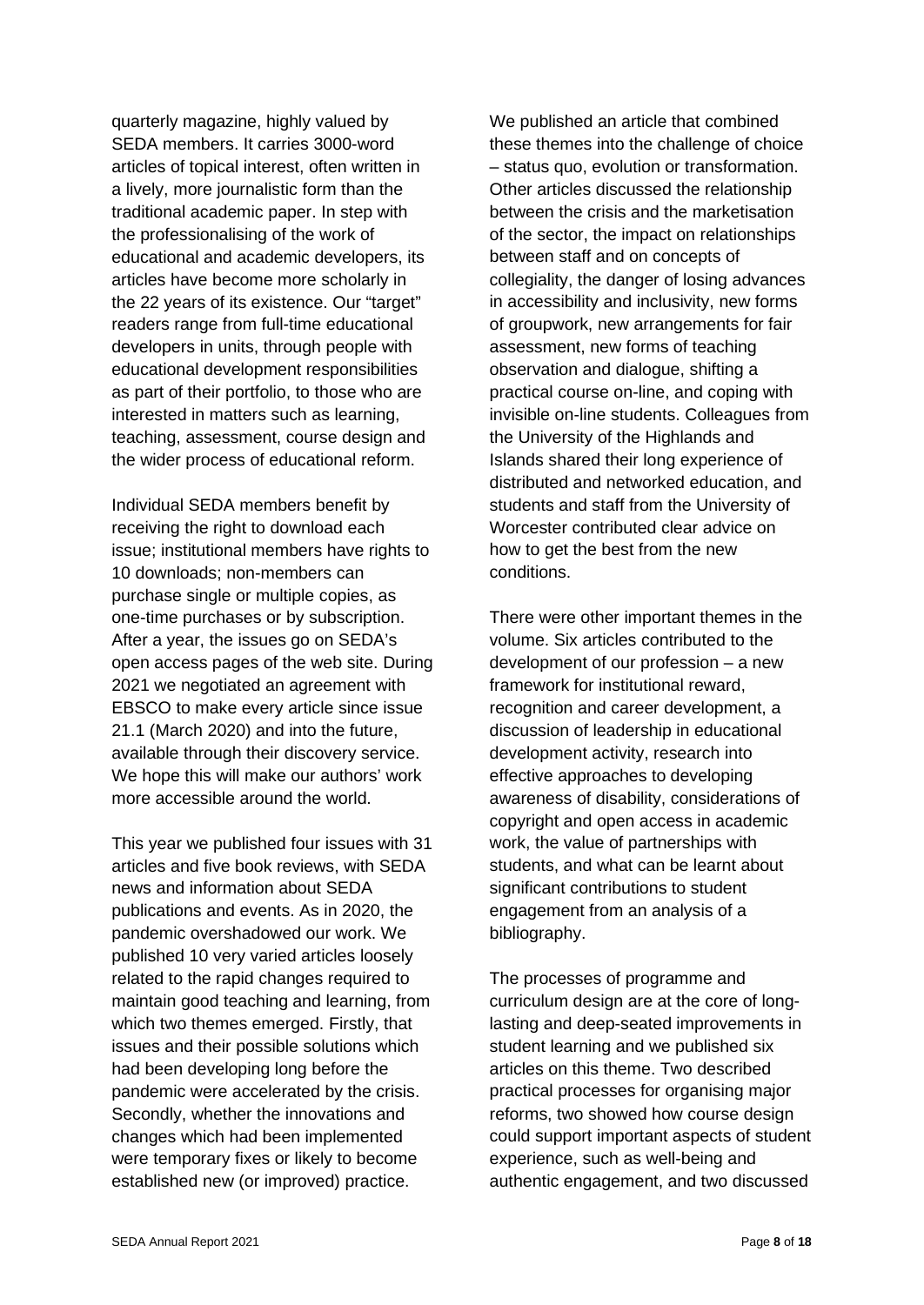how course teams could move towards high quality blended and on-line learning.

As the professional development of academic teachers and everyone involved in student learning is such a major part of an educational developer's work, we always publish on aspects of this. Of the eight articles this year, one was an opinion piece which reviewed the effectiveness of the UK's professional standards framework and another was how the ubiquitous PG Certificate could be replaced by a whole-institution development model, using taught and experience pathways. We offered articles on the effectiveness of CPD workshops, using a combined message and process approach to improve the experience of the PG Cert, and involving students in the development of reading lists that acknowledge diversity. An Australian contributor sent us an article on protocols for observing the learning activity of very large classes, and in contrast we had a piece on how coaching skills could be deployed as an element in dissertation supervision. Finally, two colleagues who worked with international students drew educational developers' attention to the difference between a judicial and an educational approach to handling cases of academic misconduct.

Educational Developments is SEDA's magazine. The Editorial Committee plans each issue by commissioning and receiving articles of topical interest, reviewing them, preparing them for publication, and handing them over for professional proof-reading, design and production. Each issue is published as a PDF. The Committee is always interested in any proposal or submission, so please consider contributing. This year Amy Barlow (University of Portsmouth) stepped down from the Committee and we would like to record our thanks for her work on

the publication.

*James Wisdom, Chair, Educational Developments Editorial Developments Committee*

## **Papers Committee**

SEDA Papers Committee supports, promotes and commissions high quality, scholarly publications that share contemporary practice and developments in HE. They are designed to respond to current agendas and are produced by key thinkers from the Educational Development / HE community. This ensures they are both timely and evidence informed. In order to have relevance to a range of professionals working across the HE sector they balance the need for practical guidance with a scholarly evidence base.

SEDA Papers Committee commissions work, putting calls out around emergent topics, then undertakes a rigorous peer review to ensure that SEDA Specials are relevant to the community, realistic in their scale and scope and are led by the relevant specialists. SEDA also receives proposal for Specials which may emerge from activities such as one day events or funded projects, which undergo the same review process. In both instances, those working on producing a SEDA Special are supported by the Committee, with a named 'agent' to support the peer review, feedback and editing process. Throughout, SEDA Papers Committee has sought to remain responsive to the challenging circumstances in which the whole of SEDA is operating, both internally and externally. This has involved embracing the potential of online events and blog posts to both raise the profile of SEDA, as well as provide accessible and relevant development opportunities for the SEDA community.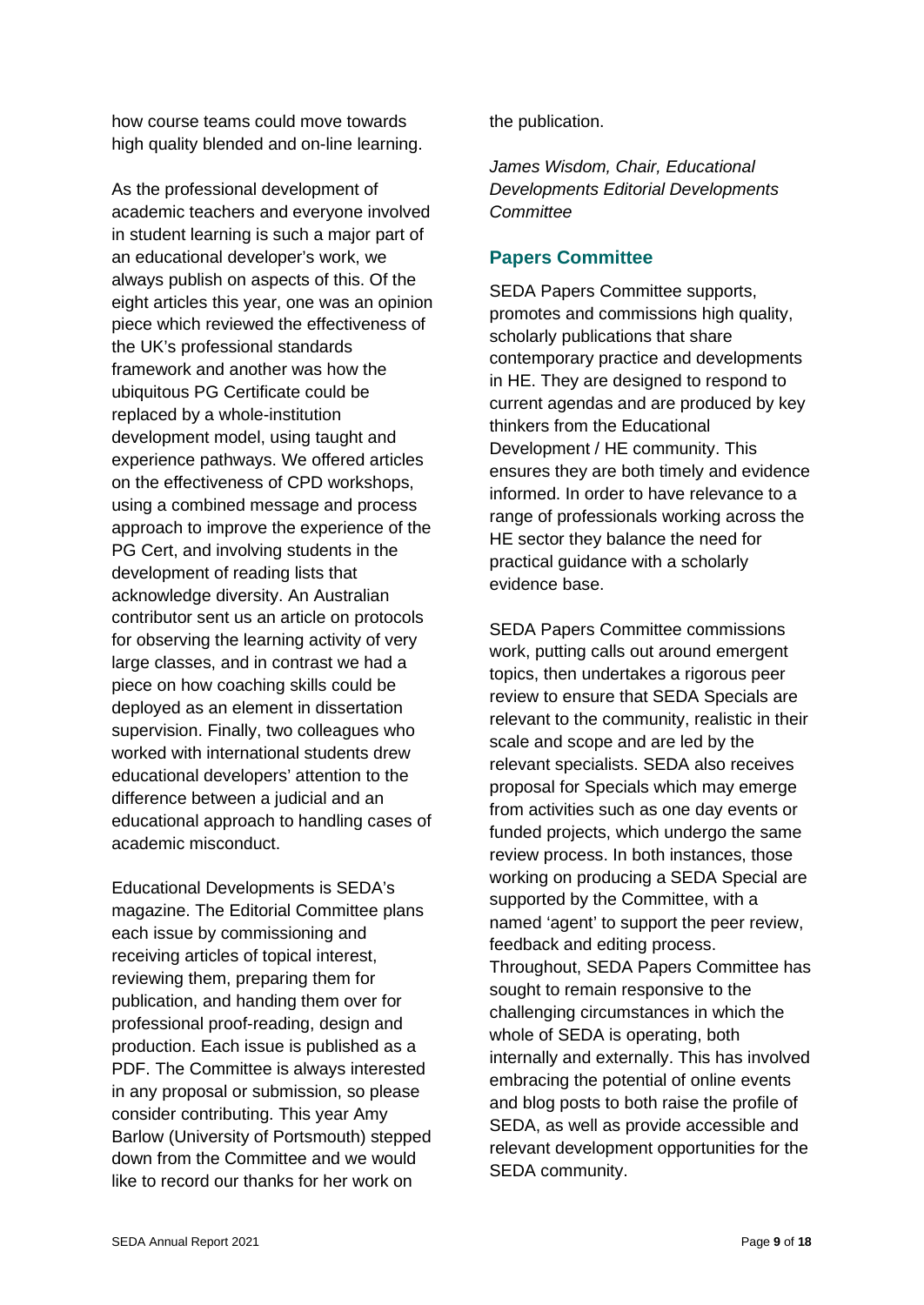It is noted that sales of SEDA publications have gradually declined over the years; however, 'sales' figures are not reflective of the full audience of SEDA Specials. Each new SEDA Specials is distributed to all institutional members and is also distributed to participants as part of the fee paid to online events linked to SEDA Specials. Therefore, sales figures do not represent the extent to which SEDA Specials are distributed across the sector. Current work to develop an e-book format / publication through Routledge is anticipated to benefit the profile and sales of SEDA Specials going forward.

#### **Aims for 2021**

We did not formally revisit the aims of the Committee in 2021; we focused on our core business of developing and publishing SEDA Specials. However, the committee was heavily steered by SEDA Executive, responding promptly to the steers around income generation / profile raising, self-organisation and admin. This shaped the focus and activities SEDA Papers undertook during this calendar year. We have kept in mind SEDA's main objective – the advancement of education for the benefit of the public.

#### **Key Areas of Work for 2021**

- 1. Published one SEDA Special: SEDA Special 45: Wellbeing in Higher Education, Eds Katryna Kalawsky & Sarah Turner; we ran three highly successful online workshops on the themes explored in this special which attracted 75 fee-paying participants.
- 2. SEDA Special 46 (Student Evaluation of Teaching) was finalised, ready for publication in 2022.
- 3. Developed a call for a SEDA Special on Online Practice Course to capitalise on the learning that had taken place during the pandemic; seven

expressions of interest were received, and Tab Betts was selected to edit the SEDA Special.

- 4. Revised the pricing of SEDA Specials to bring these in line with related paid for publications from across the sector. It was felt the original price of £14 undervalued the work editors / authors contributed to SEDA Specials and the importance of these publications. From 2021 all SEDA Specials are priced at £20.
- 5. Moved over to an online only / digital format for *all* SEDA Specials. For those *already published* discussions took place with the web-provider to develop an instant download of the PDF following receipt of payment. This follows on from the moves made in lockdown to the online distribution of SEDA Specials, and also the reduced capacity in the office to support the distribution of SEDA Specials.
- 6. Explored and formalised an agreement with Routledge for future SEDA Specials to be produced as e-books through Routledge's 'Focus' series, which was selected after a careful review of publishing options. Focus is primarily an e-book publication of 25,000-50,000 words; SEDA Papers Committee will use the proposal form to undertake the initial review / feedback to ensure proposed publications align with SEDA values, prior to undergoing review by Routledge. It is anticipated the new format will raise the profile of SEDA as it can potentially open up new markets (e.g. libraries / international audiences) that do not traditionally engage with SEDA through existing routes. Three SEDA publications are being progressed through this new route. The Committee would like to acknowledge the significant work James Wisdom and Stephen Powell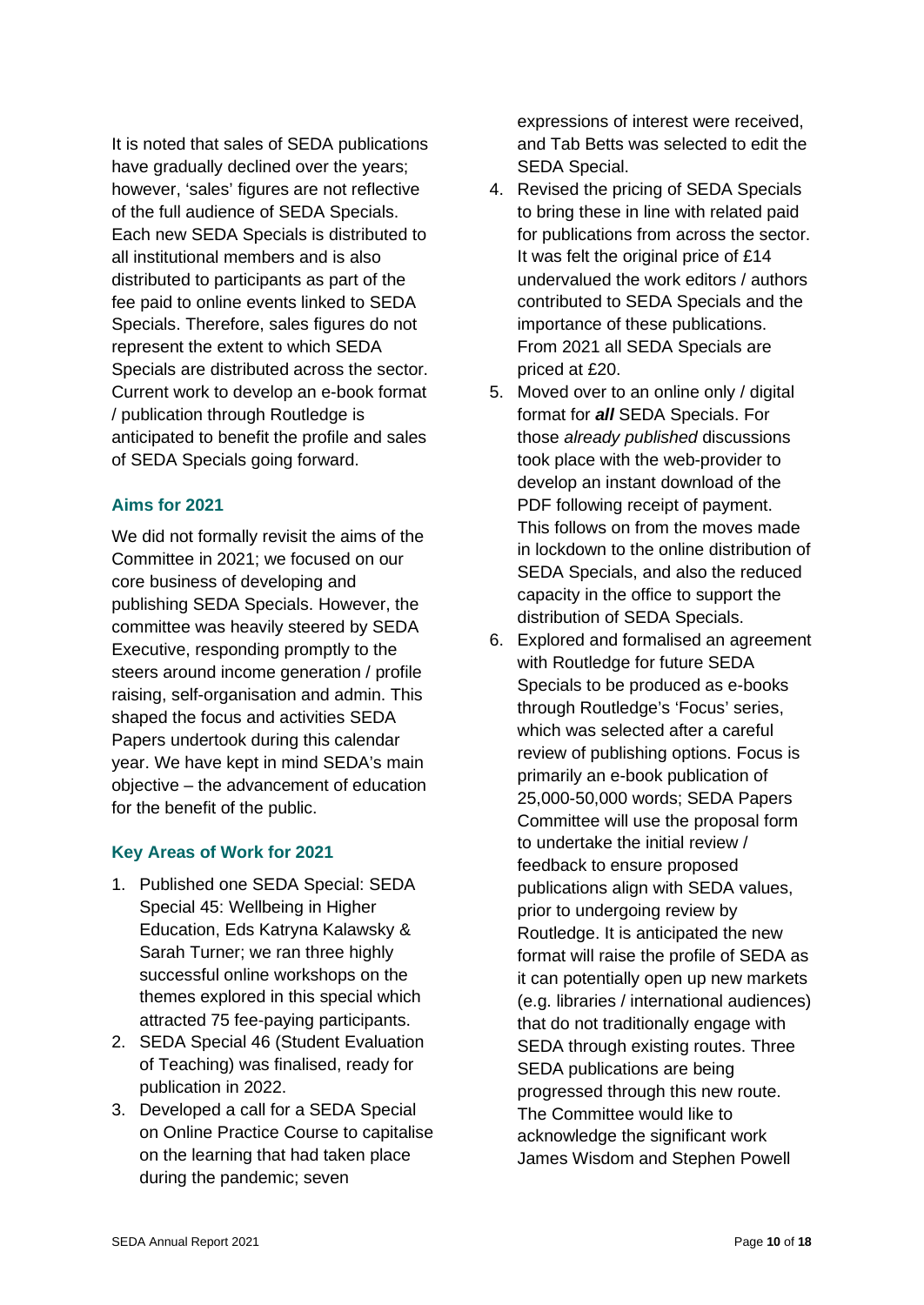have undertaken in support of this move.

- 7. Organised the 'Season of SEDA Specials' which ran from September to December 2021; we used this to place a spotlight on recent SEDA Specials. Through this we relaunched the SEDA Blog and scheduled two online workshops. We featured six recent SEDA Specials and planned two online workshops linked to SEDA Special 41 (Doing a Good Job Well) and SEDA Special 42 (Reflective Practice). Attendees received a free copy of the related SEDA Special as part of their fee; in total 26 participants attended the workshop connected to SEDA Special 41, which were well received and positively evaluated. The workshop linked to SEDA Special 42 was postponed until January 2022.
- 8. Relaunched the SEDA Blog (with the support of Helen King). Since September 2021 weekly posts have been made to the SEDA Blog on a diverse range of topics and formats. On average each blog is attracting around 600 views. We are now attracting a growing number of unsolicited blog contributions and hope that as the blog gains momentum it will become selfsustaining.
- 9. Review of the SEDA publication archive and back catalogue with a view to streamlining physical storage and ensuring future accessibility of the digital achieve. In 2022 we plan to explore options for online hosting / access of this digital achieve.

#### **Plans for 2022**

1. Engage in the SEDA Governance review – increasingly we feel the work of the Papers Committee has extended into the remit of other

Committees and welcome this review to both streamline and focus our work.

- 2. Continue to develop and support the SEDA Focus Series.
- 3. Maintain and further develop the SEDA Blog; currently we are exploring ways to both recognise and raise the profile of the SEDA Blog, and inviting 'guest editors' in to produce a series of themed blog posts.
- 4. Reflect on the successful series of online events connected to SEDA Specials and build on this format for future Focus publications.
- 5. Horizon scan for future topics / areas of interest that could develop into future SEDA Specials.
- 6. Consider 'sales' of SEDA publications and how opportunities for these can be opened up through the accessibility of instant downloads (via SEDA) and the Routledge e-book format.

*Rebecca Turner, Co-Chair, Papers Committee*

# **Professional Development Framework (PDF) Committee**

#### **SEDA Values and Outcomes**

The SEDA PDF Committee continued to engage with different national and international universities on educational values and outcomes in higher education through its accreditation work. This dialogue has become more and more important as higher education fragments and tries to understand its role and the purpose of learning. The Committee has emphasised a discourse to reflect on how to embed its values and outcomes in an international setting, especially emphasising inclusivity and diversity, as during accreditations the Committee has been challenged by (cultural) views on separated and segregated forms of education. This dialogue has resulted in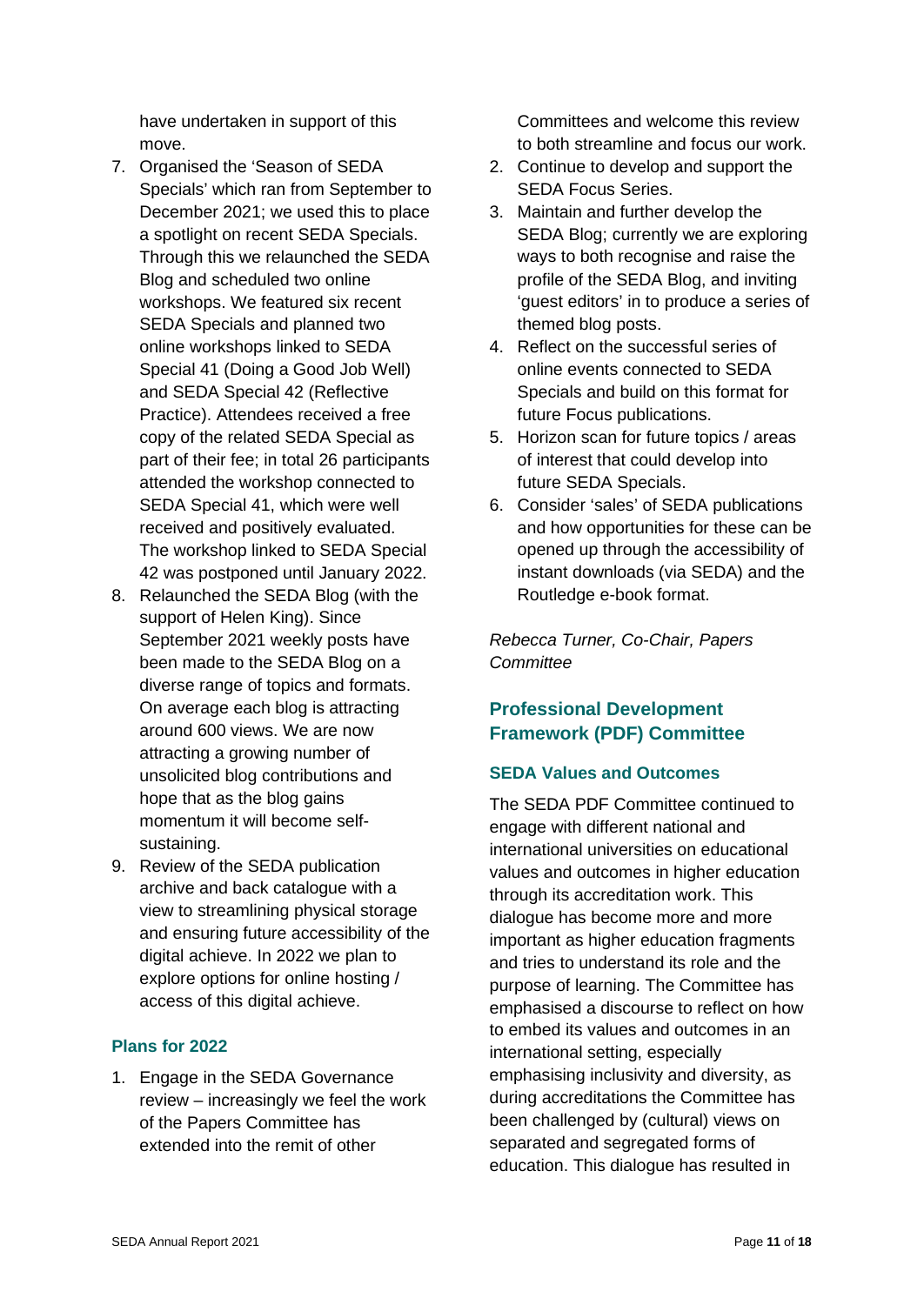an openness to different interpretations of the values, but SEDA remains committed to its values. The following recommendations were proposed:

- We will talk with anybody about PDF.
- The SEDA values will be made prominent, alongside the outcomes and processes, from the start of the conversation and throughout.
- SEDA will stress that the values (and outcomes) are not negotiable. However, we are happy to discuss local interpretations of them.
- In considering a proposal, we shall focus on plans and actions more than on words.
- We shall judge according to our mission, by asking, each time:
	- o Would this implementation of SEDA-PDF improve education in the particular setting?
- We shall make explicit, in relation to explicit although possibly sometimes emergent criteria, the reasons why we made the judgement we did.
- We shall continue to publish an evolving account of our criteria, for clarity and as part of a continuing conversation with the global higher education sector.

Furthermore, it is envisaged to promote the outcomes of intercultural discussion in future publications.

#### **New Badges**

The PDF Committee has realised that each holder of SEDA accredited programme is an ambassador for SEDA. For this reason, the committee has created different badges that can be used for email signatures and other purposes. The badges' names are based on the named awards of the holders.

## **Fellowship Accreditation**

The FSEDA and SFSEDA schemes have been in existence for a number of years and have attracted participants from across the higher education sector both in the UK and overseas. SEDA has undertaken a review of the schemes to establish their fitness for purpose through, *inter alia*, an annual survey of current participants and also in light of different ways of working the Covid-19 pandemic has established, that has led to an adaptation of the programmes. The location of the programme within the institutional context of SEDA provides and assures a continuous discussion on further developments of the fellowship programmes.

A future desire to encourage educational development departments or centres to regard FSEDA as a standard to aim for with suitable staff was mentioned as a long-term goal.

*René Schegg and Giles Martin, Co-Chairs, PDF Committee*

# **Services and Enterprise Committee**

The Services and Enterprise Committee (SEC) exists to:

- ensure the relevance and viability of SEDA's membership, fellowship and courses offer;
- lead SEDA's work in identifying changing needs and initiatives in the sector;
- ensure the services SEDA provides address the needs of members and the wider sector;
- co-ordinate a range of services to SEDA members;
- contribute to a financially viable membership offer.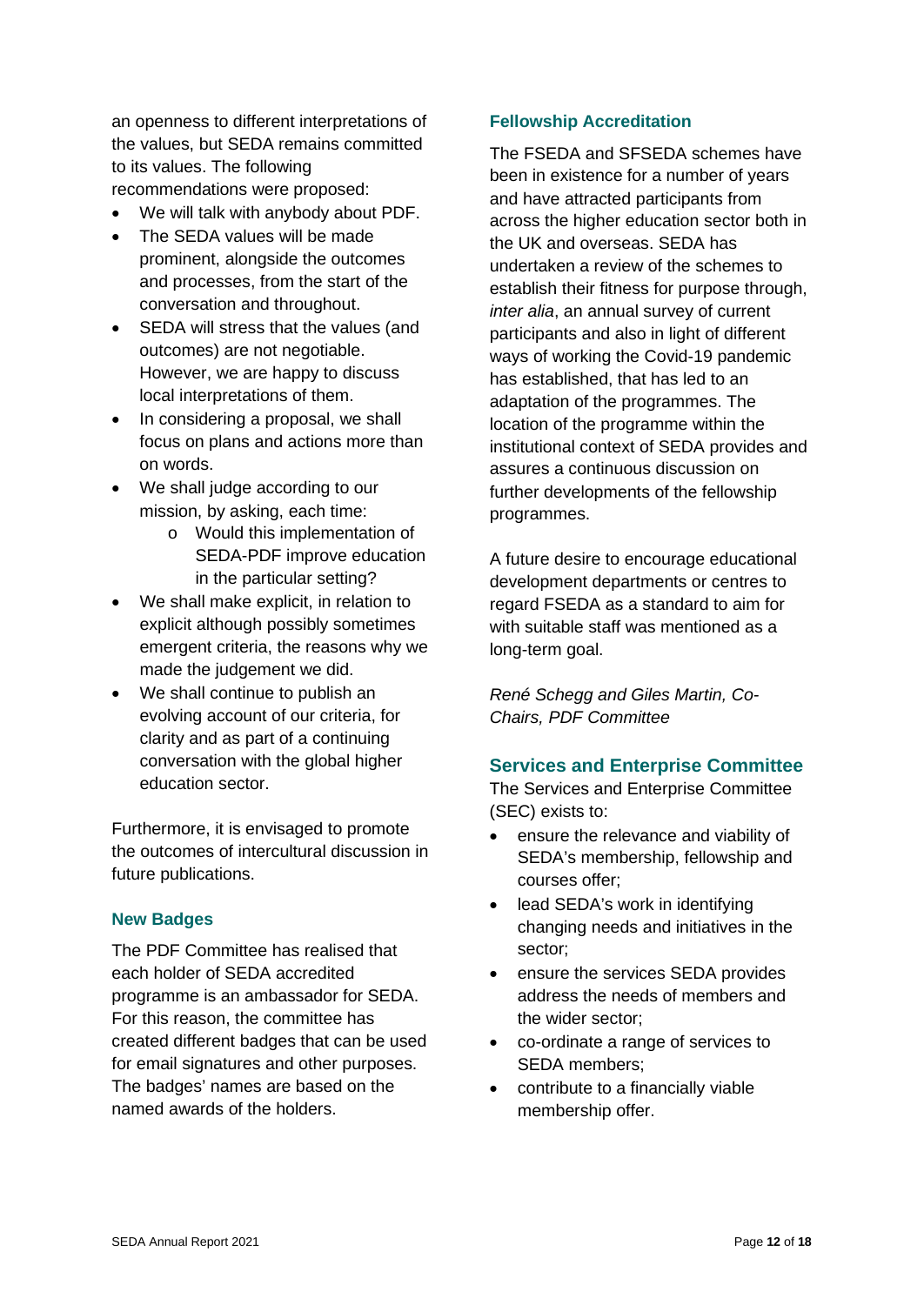## **Co-chairs:**

Jaki Lilly (until June 2021) then replaced by Vicky Davies. Elaine Fisher (until October 2021) then replaced by Clare Power.

Our thanks go to all our committee members for their continued support, in particular Kath Botham and Penny Sweasey who stood down from the committee in October 2021.

## **Key Activities and Achievements**

#### **SEDA Membership**

| <b>Type</b>   | 2020       | 2021      |
|---------------|------------|-----------|
| Institutional | $76 (+2)$  | $83 (+9)$ |
|               | special    | special   |
|               | offers)    | offers*)  |
| Institutional | 45         | 53        |
| Associate     |            |           |
| Partner       | 1          | 1         |
| Institution   |            |           |
| Individual    | $202 (+9)$ | 233       |
|               | special    |           |
|               | offers*)   |           |

*\* Note on membership special offer July 2021*

- SEDA offered membership to nonmember institutions at a special rate for the rest of 2021 and the whole of 2022.
- During this time, 9 new institutional members joined (Aberystwyth, Cardiff Met, Durham, Plymouth Marjon, University Centre Leeds, Cambridge, Hertfordshire, Northampton, St Andrews).

#### **SEDA Fellowships**

|                   | 2020    | 2021 |
|-------------------|---------|------|
| Associate         | 8       | 25   |
| Fellowship        |         |      |
| Holders           |         |      |
| Fellowship        | 76      | 75   |
| Holders           |         |      |
| Senior Fellowship | 41      | 43   |
| Holders           |         |      |
| Senior Fellowship | $9$ (no | 7    |
| Registrants       | cohort  |      |
|                   | ran in  |      |
|                   | 2020)   |      |

93 of these colleagues participated in the 2021 CPD process. 93 reports were submitted and 27 triad discussions took place.

The SLEC course (leading to FSEDA) did not run in 2021 due to discussions regarding the format of both FSEDA and SFSEDA provision. The SFSEDA offering ran and a total of seven new colleagues successfully gained SFSEDA.

FSEDA and SFSEDA provision were both due to be reaccredited by SEDA-PDF in November 2021, however the current accreditation was extended for 12 months in agreement with the PDF Committee in order that the provision be reviewed in the light of the following:

- appropriateness of the format of the offering
- resourcing of the courses/provision
- the need to appoint new FSEDA and SFSEDA Programme Leads, as well as the CPD Coordinator, allowed for a review of the current job description
- Financial viability being reviewed

A working group comprising members of both SEC and Exec were engaged in the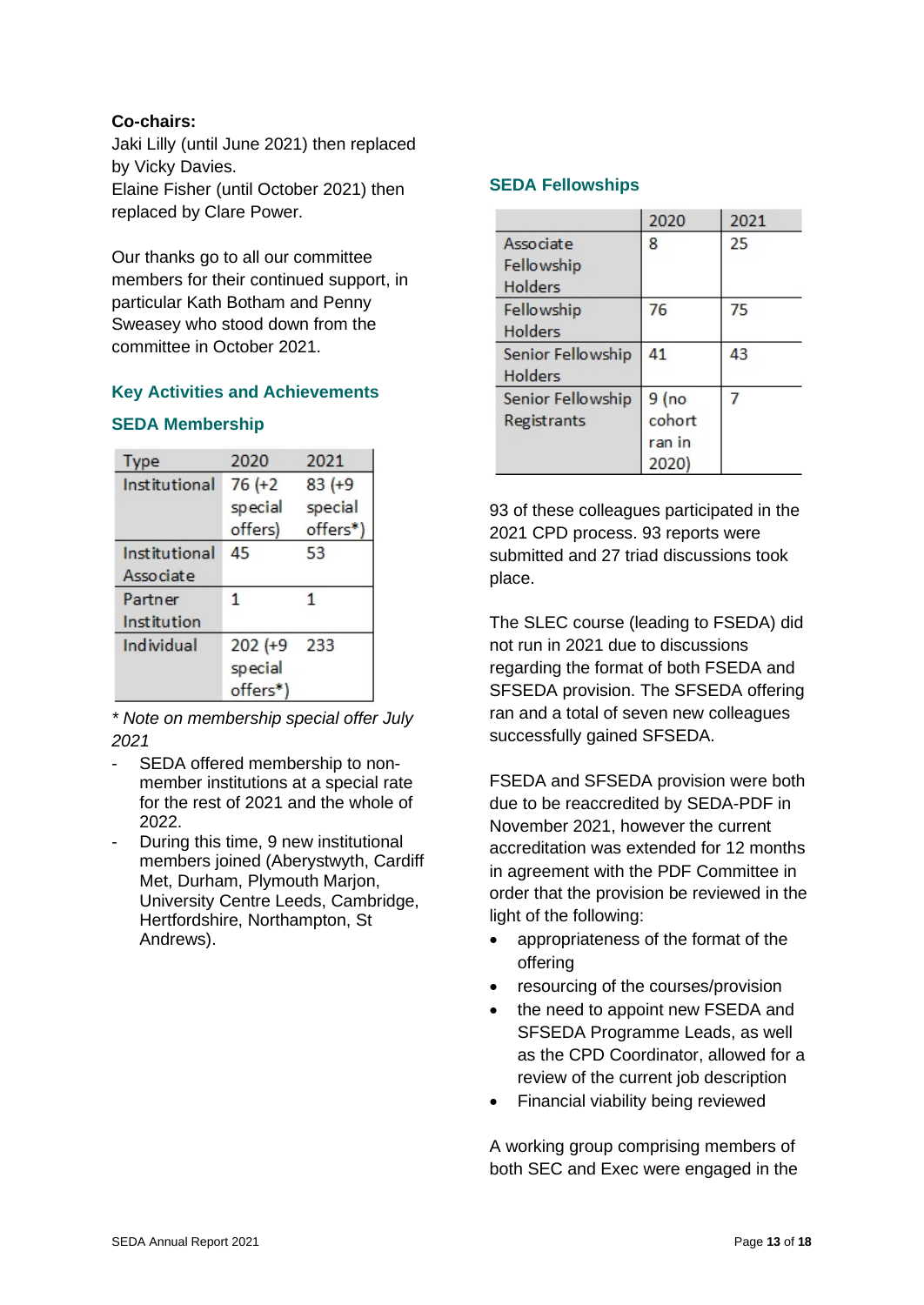review of the above: in November Clara Davies (Vice-Chair Exec), together with the SEC Co-Chairs finalised the following:

- format of the FSEDA/SFSEDA offerings both of which will now adopt the cohort approach previously followed by SFSEDA;
- revision of the job descriptions of the FSEDA/SFSEDA Scheme Leads and the CPD Coordinator role;
- advertising of, interviewing and recruitment of colleagues to the above posts in accordance with SEDA procedures
- preparation of the PDF accreditation documentation, with a view to achieving this in early 2022. We successfully appointed to the above roles in December 2021: the appointment of two overseas SEDA colleagues to the fellowship lead roles responds to the increased participation in the schemes from colleagues worldwide. The new CPD Coordinator is based at a private HE provider, and this speaks to the diverse range of institutions that SEDA now engages with.
- Re-accreditation of the SEDA Fellowship provision was successfully achieved in February 2022.

#### **Future Plans**

- Following ongoing evaluation of the above fellowship offerings, SEC is planning to review the current requirements for Associate FSEDA.
- SEDA has been approached by Oxford Brookes University to consider alignment of a new Postgraduate Certificate for academic developers against FSEDA. Early discussions have taken place (led by Clare Saunders Vice-Chair Exec) and will continue in 2022.

#### **Projects**

The following project continued in 2021:

# *Designing holistic and sustainable educational development to improve student learning*

SEDA is a partner in this Erasmus+ funded project (2020-2022) led by the University of Economics in Bratislava, which is aimed at designing a holistic plan for educational development at a university relatively new to educational development practice in order to encourage professional formation of university teachers. SEDA's role will help with the design of the plan, accredit a new course for faculty members (gained in 2021), help with testing of certain elements, facilitate dissemination of the project outcomes at its two conferences and in publications.

The following project completed in 2021:

# *PEBL - Partnership for Enhanced and Blended Learning*

SEDA was a partner in this ACU-led project designed to address the critical academic staff shortages many east African universities are currently facing. It enabled universities to share scarce teaching resources through quality assured, credit-bearing degree courses, delivered through blended learning. The project was supported by DfID's SPHEIR programme.

The following project commenced in 2021:

*Partnership for Enhanced and Blended Learning in west Africa (PEBL WA)* SEDA is a partner in this ACU-led twoyear capacity building project. It will support 12 partner universities in Ghana and Nigeria to build capacity through training and the development of quality assured, credit-bearing blended courses.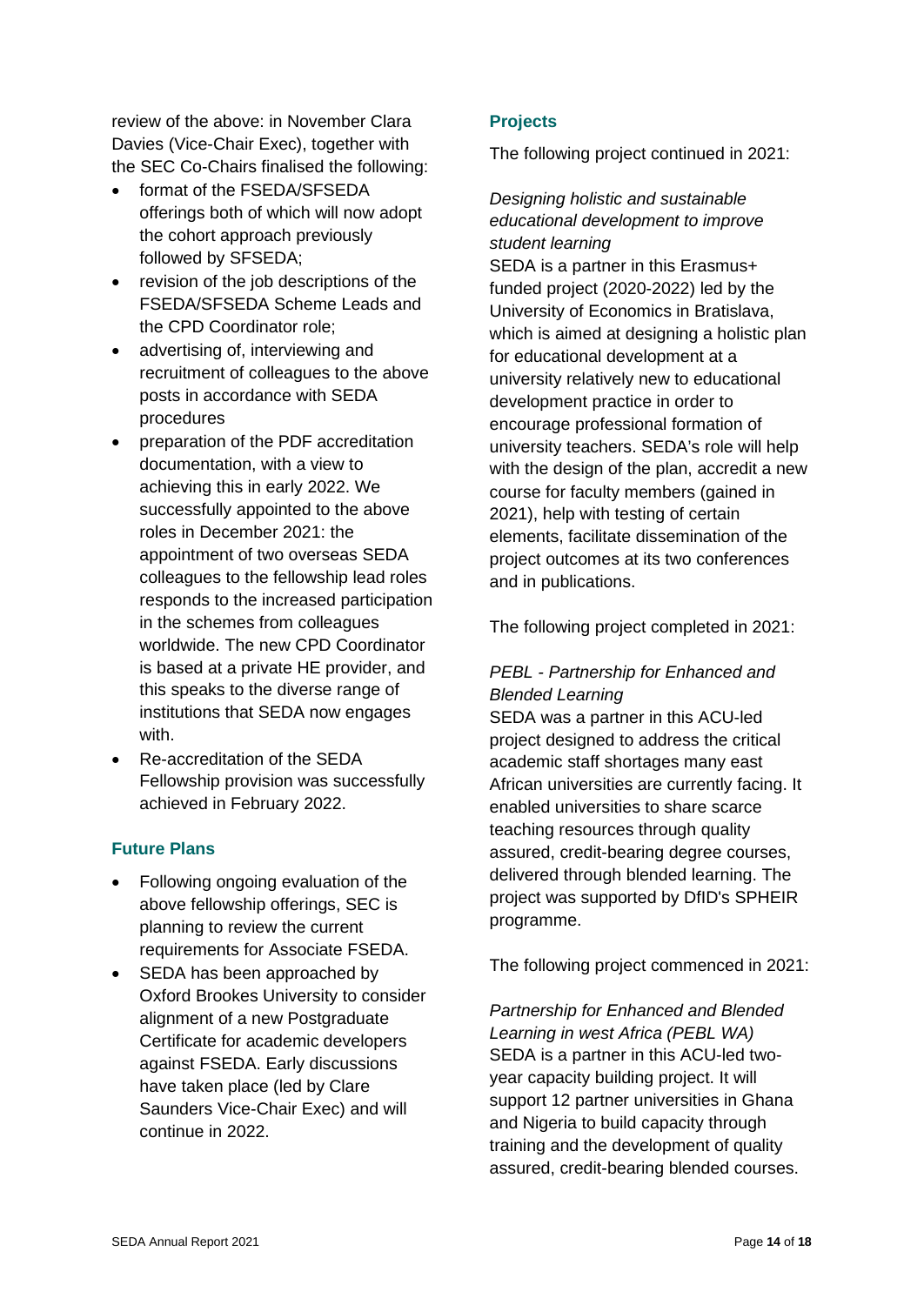It is foreseen that one round of module development will run over the two-year project period, resulting in the development of 12 blended modules. In addition, it is expected that over 1,200 academics and over 5,000 students will benefit from the project through training, tools and frameworks. The project is supported by the Australian government's Department of Foreign Affairs and Trade.

*Vicky Davies SFSEDA & Clare Power SFSEDA Services and Enterprise Committee Co-Chairs*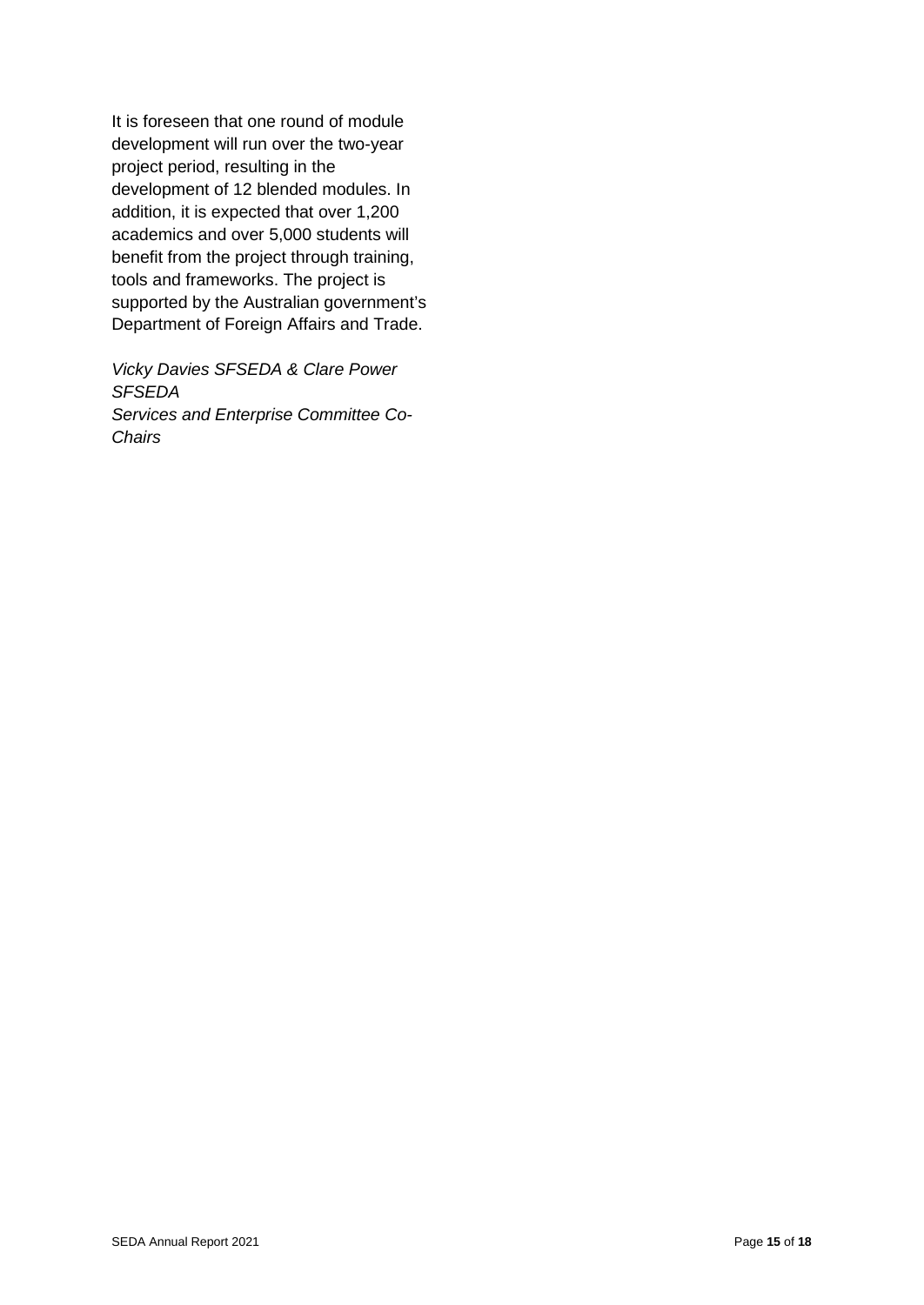SEDA wishes to thank the following people, all of whom served on a SEDA Committee during 2021.

| Name          | Surname                   | Committee                          |  |
|---------------|---------------------------|------------------------------------|--|
| Nikki         | Anghileri                 | Services and Enterprise            |  |
| Karen         | Arm                       | <b>Educational Developments</b>    |  |
| Amy           | <b>Barlow</b>             | <b>Educational Developments</b>    |  |
| David         | <b>Baume SFSEDA</b>       | <b>Conference and Events</b>       |  |
|               |                           | Executive                          |  |
| Fran          | <b>Beaton</b>             | <b>Conference and Events</b>       |  |
| John          | <b>Bostock SFSEDA</b>     | <b>Educational Developments</b>    |  |
|               |                           | Executive                          |  |
| Nicholas      | <b>Botfield</b>           | <b>Educational Developments</b>    |  |
| Kath          | <b>Botham SFSEDA</b>      | Services and Enterprise            |  |
| Nicholas      | <b>Bowskill</b>           | Services and Enterprise            |  |
| Judith        | <b>Broadbent FSEDA</b>    | Conference and Events              |  |
| Ruth          | <b>Brown</b>              | Services and Enterprise            |  |
| Charles       | <b>Buckley</b>            | Scholarship and Research           |  |
| Penny         | <b>Burden</b>             | Executive                          |  |
| Rachael       | <b>Carkett SFSEDA</b>     | Professional Development Framework |  |
| Jessica       | Claridge                  | Professional Development Framework |  |
| Silvia        | Colaiacomo SFSEDA         | Professional Development Framework |  |
| Sandy         | Cope                      | <b>Conference and Events</b>       |  |
| Catriona      | Cunningham                | <b>Conference and Events</b>       |  |
| Roisin        | Curran                    | Professional Development Framework |  |
|               |                           | Executive                          |  |
| Rachel        | Curzon                    | Professional Development Framework |  |
| Nigel         | Dandy                     | <b>Conference and Events</b>       |  |
|               |                           | Executive                          |  |
| Clara         | Davies SFSEDA             | Executive                          |  |
| Vicky         | <b>Davies</b>             | Professional Development Framework |  |
|               |                           | Executive                          |  |
|               |                           | Services and Enterprise            |  |
| Carole        | Davis SFSEDA              | Executive                          |  |
| Frances       | Deepwell SFSEDA           | Scholarship and Research           |  |
| Jenny         | Eland                     | Professional Development Framework |  |
| Elaine        | Fisher FSEDA              | Services and Enterprise            |  |
|               |                           | Professional Development Framework |  |
| Mary          | <b>Fitzpatrick SFSEDA</b> | Executive                          |  |
|               |                           | <b>Conference and Events</b>       |  |
| Charlotte     | Fregona                   | Professional Development Framework |  |
|               |                           | Executive                          |  |
| Wendy         | Garnham FSEDA             | Papers                             |  |
| Peter         | Gossman                   | <b>Educational Developments</b>    |  |
| Isobel        | <b>Gowers FSEDA</b>       | Papers                             |  |
| <b>Marios</b> | Hadjianastasis            | <b>Educational Developments</b>    |  |
| Peter         | Hartley                   | <b>Conference and Events</b>       |  |
|               |                           | Executive                          |  |
| Laura         | Hills FSEDA               | Scholarship and Research           |  |
| Dawne         | Irving-Bell               | <b>Conference and Events</b>       |  |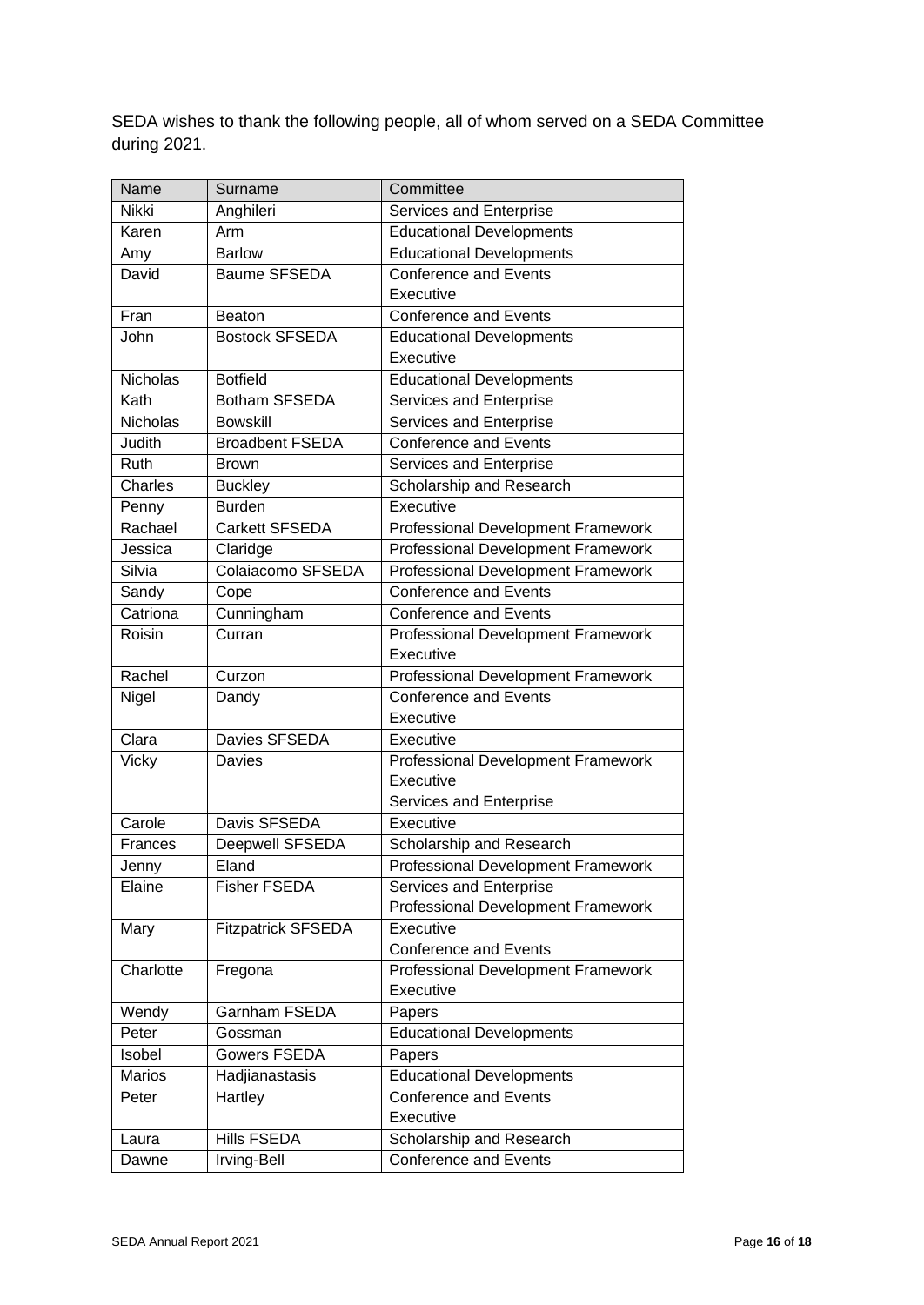| Helen        | King SFSEDA             | Executive                                 |  |
|--------------|-------------------------|-------------------------------------------|--|
| Alice        | Lau                     | Scholarship and Research                  |  |
| Jenny        | Lawrence AFSEDA         | Papers                                    |  |
|              |                         | Scholarship and Research                  |  |
|              |                         | Executive                                 |  |
| Jaki         | Lilly                   | Services and Enterprise                   |  |
|              |                         | Executive                                 |  |
| Gemma        | Mansi                   | Executive                                 |  |
| Giles        | Martin                  | Professional Development Framework        |  |
|              |                         | Executive                                 |  |
| Susan        | Mathieson               | <b>Educational Developments</b>           |  |
| Virendra     | Mistry                  | <b>Educational Developments</b>           |  |
| Chris        | Mitchell FSEDA          | Papers                                    |  |
| Chrissi      | Nerantzi                | Services and Enterprise                   |  |
| <b>Steve</b> | Outram                  | <b>Educational Developments</b>           |  |
| Pamela       | Parker SFSEDA           | <b>Conference and Events</b>              |  |
|              |                         | Executive                                 |  |
| Jo           | Peat FSEDA              | Executive                                 |  |
| John         | Peters                  | Executive                                 |  |
|              |                         | Scholarship and Research                  |  |
| Ruth         | Pilkington SFSEDA       | <b>Professional Development Framework</b> |  |
| Gabriela     | Pleschova               | Professional Development Framework        |  |
| Stephen      | Powell                  | Papers                                    |  |
| Clare        | Power SFSEDA            | Services and Enterprise                   |  |
|              |                         | Executive                                 |  |
| Susannah     | Quinsee SFSEDA          | Scholarship and Research                  |  |
| Clare        | Saunders                | Executive                                 |  |
| René         | Schegg                  | Professional Development Framework        |  |
|              |                         | Executive                                 |  |
| Rowena       | Senior FSEDA            | Scholarship and Research                  |  |
|              |                         | Executive                                 |  |
| Jan          | Smith                   | Papers                                    |  |
| Penny        | Sweasey                 | Services and Enterprise                   |  |
| Maurice      | Teasdale                | <b>Conference and Events</b>              |  |
|              |                         | Executive                                 |  |
| Rebecca      | Turner                  | Papers                                    |  |
|              |                         | Executive                                 |  |
| André        | van der Westhuizen      | Scholarship and Research                  |  |
| Santanu      | Vasant                  | <b>Educational Developments</b>           |  |
|              |                         | Papers                                    |  |
| David        | Walker                  | <b>Conference and Events</b>              |  |
|              |                         | Executive                                 |  |
| Mark         | Weyers                  | Services and Enterprise                   |  |
| Ruth         | <b>Whitfield SFSEDA</b> | <b>Conference and Events</b>              |  |
| Sarah        | Wilson-Medhurst         | <b>Conference and Events</b>              |  |
|              |                         | Services and Enterprise                   |  |
| Jennie       | Winter                  | Scholarship and Research                  |  |
| James        | Wisdom                  | <b>Educational Developments</b>           |  |
|              |                         | Executive                                 |  |
|              |                         | Papers                                    |  |
|              |                         | Services and Enterprise                   |  |